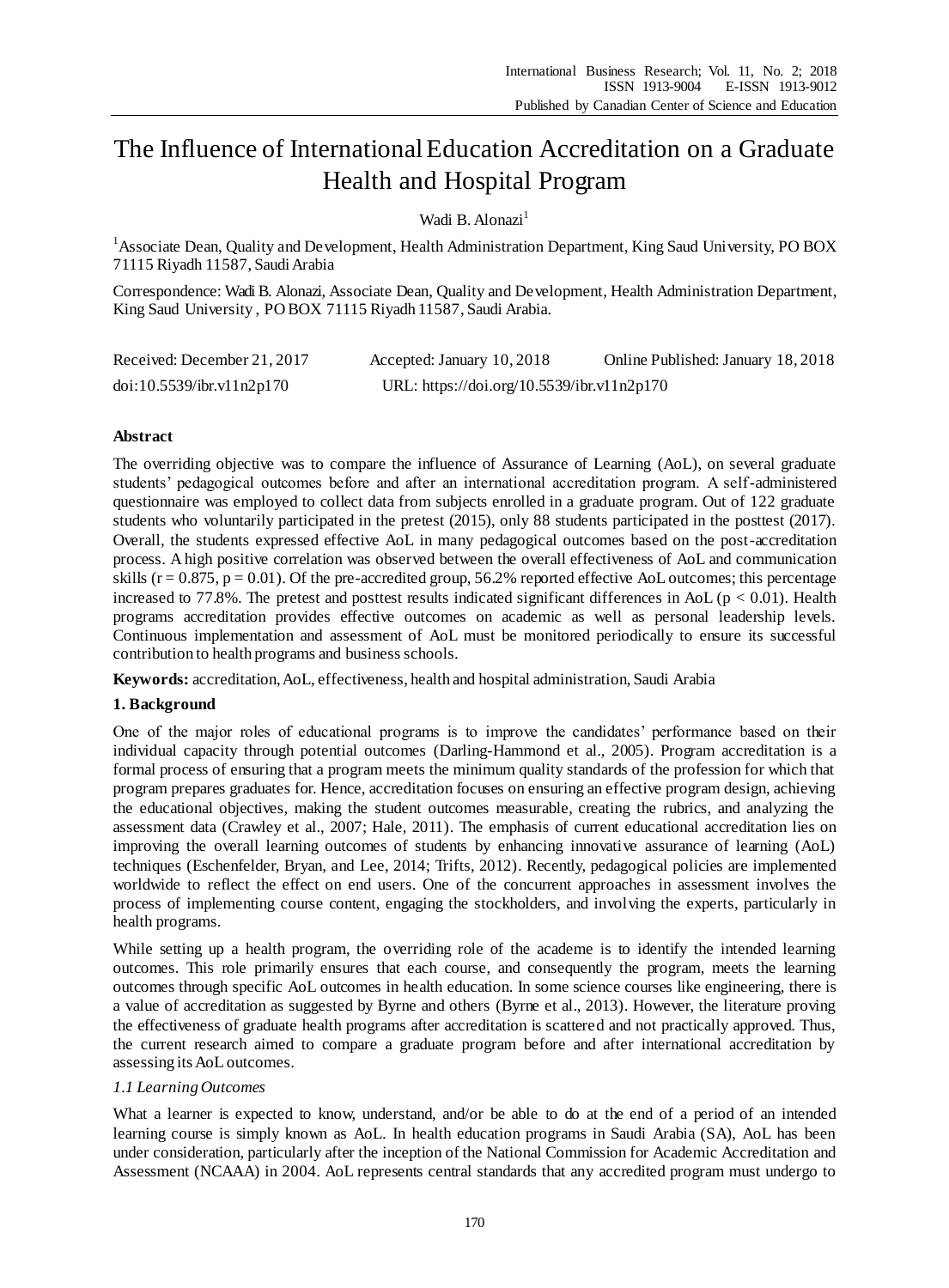maintain effective performance. Thus, AoL has become one of the most frequently discussed topics in tertiary education today (Rubin and Martell, 2009). Learning outcomes have also started to gain importance at the leadership level, consequently driving the development of the national qualifications framework (Zocco, 2011). Learning outcomes gradually lead to a student-centered paradigm, which is the mission of many schools and could be achieved through many ways. Practically, to meet and maintain the program objectives, employers may share better understanding of the acquired knowledge, skills, and competencies to recruit the most competent candidates. Learning outcomes could increase the transparency and comparability among qualification standards. In other words, the AoL mainly examines the high level of knowledge outcomes, but with a particular focus on the academic study results.

# *1.2 Quality and Health Education Program Accreditation*

The urgent need to improve the performance and quality of healthcare organizations was raised by the Institute of Medicine a long time ago; specifically, the Institute argued that initiatives should commence from healthcare professionals and their schools (Chassin and Galvin, 1998). However, Hirose and other researchers proposed that an accreditation system is a remedy element in maintaining standardized healthcare services to practically increase the cohesiveness and coherence of any healthcare system (Hirose et al., 2003).

In a systematic approach, Greenfield and Braithwaite analyzed the nature of health research studies. They found that the professional's attitude toward accreditation was the dominant subject within recent research literature among 10 other scopes of studies (from 2007 onward) (Greenfield and Braithwaite, 2008). The alignment of the course objectives and competencies has been addressed, particularly in communication skills (Brink and Costigan, 2015). When incorporating the essential parts of accreditation, AoL content is always presented. For example, a student engagement model was proposed within the Taiwanese educational system to ensure effectiveness (Hu, Ching, and Chao, 2012). Meanwhile, critical thinking as a major outcome and building quality of culture are indispensable components that ensure learning (Cortese, 2003).

#### *1.3 Accreditation as Triangulation*

Demonstrating educational accountability requires valid course content, students' engagement, and stockholders' contribution. Batalden and others highlighted the need to address competency and communication skills within clinical programs, but did not provide a clear model on how to foster such needs (Batalden et al., 2002). The aim behind acquiring such competency is fundamentally based on patients' centeredness philosophy and accurate data collection from the patient experience (Greenfield and Braithwaite, 2008; Makoul, 2003). In addition to other essential domains, such as student engagement, self-learning, and critical thinking, many health programs implement quality culture within the educational system (Adel, 2016; Salmi, 2017).

When conducting accreditation, once the utilization of AoL content is in progress, the successful use of such systems depends extensively on how well those contents integrated within the delivery of pedagogical activities. With the support of the program mission, the educational health programs have the potential to make a significant difference in building effective educational culture, enabling healthcare professionals to perform on logic and scientific bases, and in increasing efficiencies and cost savings for the healthcare system. In SA, after the inception of NCAAA, the culture of education has been initiated by setting up basic education requirements, such as course specification, course reports, and AoL (Alebaikan, 2010; Telmesani, Zaini, and Ghazi, 2011).

# **2. Methods**

#### *2.1 Design*

This cohort study incorporated a pretest and posttest design. Prior to accreditation in 2016, a group of graduate students participated in indicating their daily experiences concerning the basic course content based on the accreditation criteria. Then, the same group was surveyed about the impact of such results.

## *2.2 Procedure*

Targeting convenience sample, Master's degree program candidates were invited to participate in a web survey. Details about their experiences were saved until the next year. After the program accreditation, the same candidates were emailed the same survey, yielding 88 valid results.

#### *2.3 Sample*

Students who registered in the academic year 2015 were invited to participate in the study voluntarily. They are enrolled in the Master degree Program of Health and Hospital Administration (MHHA) in the College of Business Administration in one of the tertiary educational universities in SA.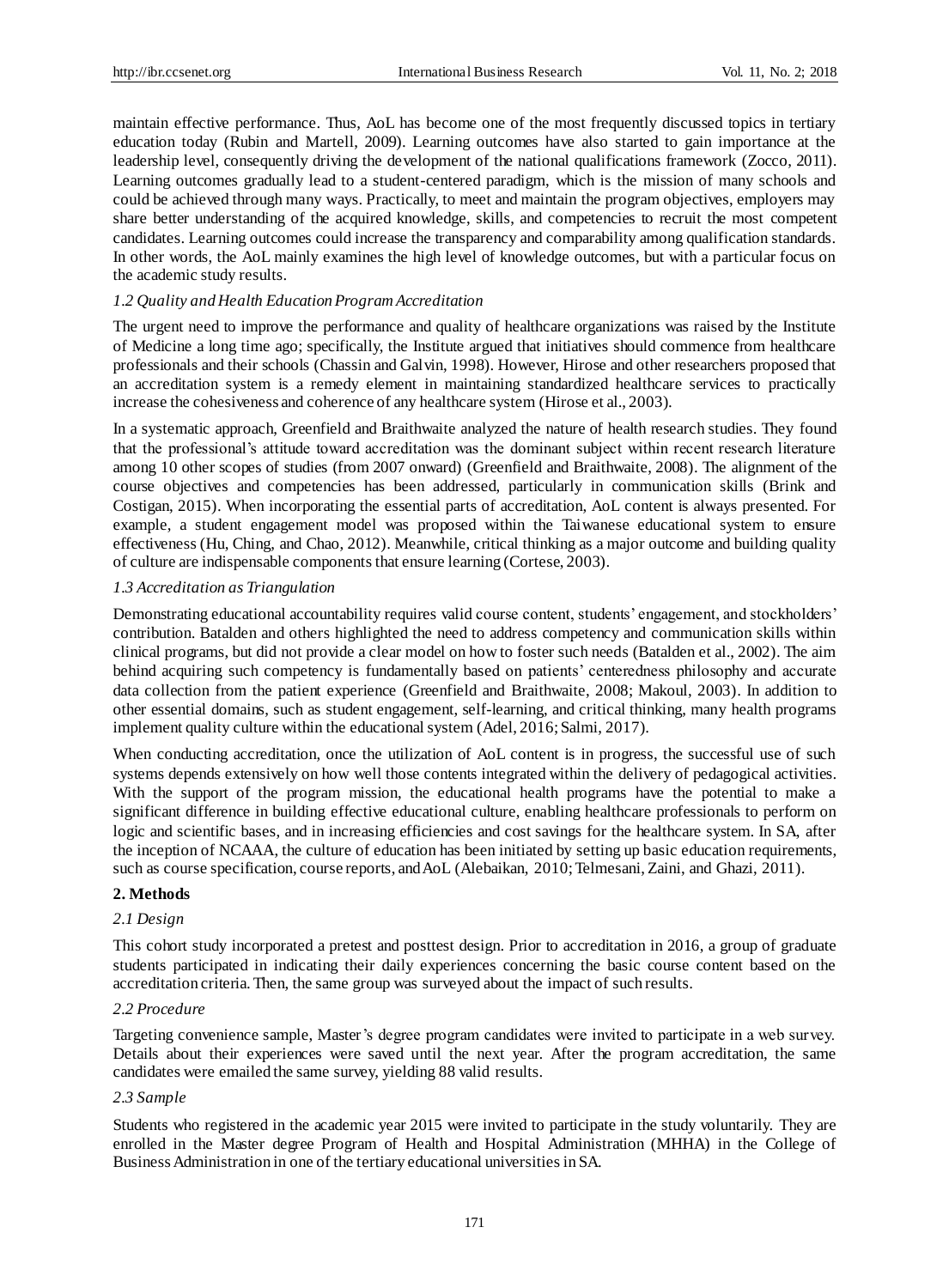### *2.4 Tool*

The web survey contains demographic and academic profiles of the sample. Then, nine domains were assessed based on the five-point Likert scale containing 45 factors. The tool was periodically distributed manually among program quality coordinators to assess the implementation of AoL at the college level. The tool is valid and reliable.

# *2.5 Analysis*

First, basic demographic characteristics were analyzed using descriptive analysis. Each of the two categorical measures was aggregated into one measurement. Then, using SPSS-19, inferential analysis was employed, including Pearson correlation.

## *2.6 Ethical Approval*

This research study was conducted after obtaining the approval of the IRB and the liaison with the concerned departments.

# **3. Results**

Among over 135 graduate students registered in 2015, only 122 voluntarily participated in this survey, yielding a response rate of about 90%. Table 1 presents the basic demographic characteristics of the subjects in two years (2015-2017).

Table 1. Demographic characteristics of the participants (2015–2017)

| Demographic characteristics |     | 2015 $(n = 122)$ |    | 2017 $(n = 88)$ |  |
|-----------------------------|-----|------------------|----|-----------------|--|
|                             |     | $\%$             | n  | %               |  |
| Male $(M)$                  | 56  | 46               | 40 | 45              |  |
| Female (F)                  | 66  | 54               | 48 | 55              |  |
| Current GPA is A            |     |                  | 10 |                 |  |
| Current GPA is B            | 108 | 89               | 78 | 89              |  |
| Current GPA is C            |     |                  |    |                 |  |

In 2015, respondents were almost consistent in their experience when it came to appreciating the value of accreditation. However, in 2017, a slight change in the activities of AoL was observed, as shown in Table (2).

Table 2. Dichotomy analysis of the respondents toward the influence of accreditation on the program

| The influence of accreditation on the MHHA        | 2015 $(n = 122)$ |      |    |     | 2017 $(n = 88)$ |               |    |               |
|---------------------------------------------------|------------------|------|----|-----|-----------------|---------------|----|---------------|
|                                                   | Yes              | (% ) | No | (%) | Yes             | $\frac{9}{6}$ | No | $\frac{9}{6}$ |
| Accreditation improves the program outcomes.      | 118              | 96.7 |    | 3.3 |                 | 96.6          |    |               |
| Accreditation improves the AoL activities in this | 120              | 98.4 |    | 1.6 | 86              | 97.7          |    |               |
| program                                           |                  |      |    |     |                 |               |    |               |

Table 3 shows the mean and the aggregated agreement and disagreement responses of the different domains associated with AoL between 2015 and 2017. Generally, responses opted for acquisition in many domains after accreditation.

Table 3. Analysis of different domain results based on accreditation (2015–2017)

|                             | 2015 |     |       |    |       | 2017 |     |      |    |      |
|-----------------------------|------|-----|-------|----|-------|------|-----|------|----|------|
| $Domain^*$                  | М    | А   | $\%$  | D  | $\%$  | М    | А   | $\%$ | D  | %    |
| Cognitive level of learning | 3.62 | 98  | 80.1  | 24 | 19.9  | 3.77 | 104 | 85.3 | 18 | 14.7 |
| Subject (Course) syllabus   | 3.25 | 85  | 69.8  | 37 | 30.2  | 4.59 | 112 | 91.8 | 10 | 8.2  |
| Communication skills        | 3.29 | 86  | 70.3  | 36 | 29.7  | 3.23 | 79  | 64.6 | 43 | 35.4 |
| Student engagement          | 2.99 | 91  | 74.8  | 31 | 25.25 | 4.11 | 100 | 82.2 | 22 | 17.8 |
| Competency                  | 4.35 | 106 | 87.1  | 16 | 12.9  | 4.62 | 113 | 92.4 | 9  | 7.6  |
| Self-learning               | 2.57 | 61  | 50.4  | 61 | 49.6  | 3.11 | 76  | 62.2 | 46 | 37.8 |
| Critical thinking           | 4.19 | 102 | 83.3  | 20 | 16.7  | 4.18 | 102 | 83.6 | 20 | 16.4 |
| <b>Ouality</b> culture      | 4.12 | 101 | 82.4  | 21 | 17.6  | 3.87 | 94  | 77.4 | 28 | 22.6 |
| AoL implementation          | 3.54 | 69  | 56.2  | 53 | 43.8  | 3.6  | 95  | 77.8 | 27 | 22.2 |
| Overall                     | 3.55 | NA  | 72.71 | NA | 27.29 | 3.90 | NA  | 79.7 | NA | 20.3 |

 $*M$  = mean, A = agreement score (accumulative), D = disagreement score (accumulative)

A correlation analysis was conducted to investigate the relationships among the domains of AoL. Table 4 provides the Pearson correlation matrix among students' overall assimilation scale scores and the nine domain ratings.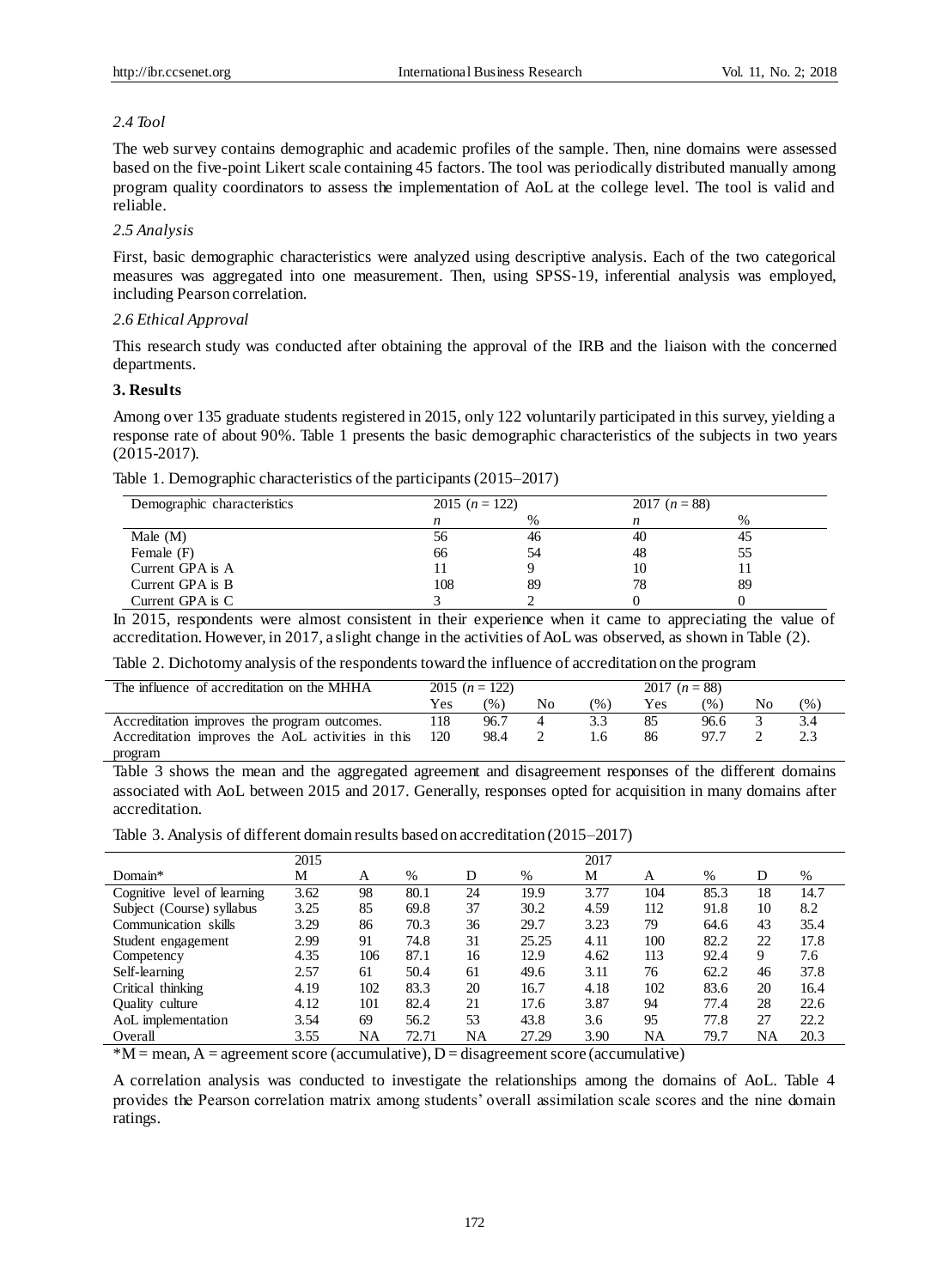| Variable   | <b>CLL</b> | <b>SS</b> | CS       | <b>SE</b> | CO       | SL    | CT       | OC       | AoL      |
|------------|------------|-----------|----------|-----------|----------|-------|----------|----------|----------|
| <b>CLL</b> | 1.00       | $0.661*$  | $0.802*$ | 0.013     | $0.760*$ | 0.245 | $0.329*$ | 0.365    | $0.640*$ |
| SS         |            | 1.00      | 0.231    | 0.421     | $0.586*$ | 0.365 | 0.521    | $0.529*$ | 0.583    |
| <b>CS</b>  |            |           | 1.00     | 0.325     | $0.499*$ | 0.258 | $0.452*$ | 0.258    | $0.875*$ |
| SE         |            |           |          | 1.00      | 0.441    | 0.021 | $0.499*$ | 0.693    | 0.662    |
| CO         |            |           |          |           | 1.00     | 0.391 | $0.875*$ | 0.584    | 0.363    |
| <b>SL</b>  |            |           |          |           |          | 1.00  | $0.785*$ | 0.296    | 0.354    |
| <b>CT</b>  |            |           |          |           |          |       | 1.00     | $0.758*$ | $0.586*$ |
| QC         |            |           |          |           |          |       |          | 1.00     | 0.580    |
| AoL        |            |           |          |           |          |       |          |          | 1.00     |

 $p < 0.01$  for the model; CLL = cognitive level of learning, SS = subject syllabus, CS = communication skills, SE  $=$  student engagement, CO  $=$  competency, SL  $=$  self-learning, CT  $=$  critical thinking, QC  $=$  quality culture, AoL $=$ AoL implementation

# **4. Discussion**

In this study, the question of whether the promise of an effective AoL process was helpful in delivering health programs was addressed. The results were categorized by various factors depending on the overall objectives of AoL and students' acquisition. The overall findings of the results were not different from that identified in the literature. Most of the reports on the subjects identified effective and worthwhile outcomes in many pedagogical aspects. However, two influential areas were observed: an area with a strong effect and an area with less or no effect.

Communication skills, a fundamental competency among healthcare professionals, exhibited a rational effect in this research (Makoul, 2003). This result is consistent with those presented in many studies (Bylund, 2016; Bylund et al., 2017; Kissane et al., 2012). Evidently, communication skills cannot be achieved without referring to leadership commitment and faculty support in developing a quality program with continuous improvement elements. This skill-set is also an important consideration for academics. This effect is rather unique as the rate of medical errors is also associated with communication skills, but interpersonal and communication skills still result in effective information exchange and team building with patients, their families, and other health professionals (Makoul, 2003). This could be explained by two main issues. The first issue is related to the nature of the candidates as they normally graduate from a health school, and the second issue is related to the endeavors of the faculty to meet the program objectives based on the program objectives.

Enhancing the cognitive skills of the candidates is the major objective of any educational institution, particularly a graduate health program (Greenfield and Braithwaite, 2008; Hollin et al., 2008). As a result of competitive and accreditation demands, the utilization of rapid technology, the philosophy of education, and the growing knowledge transformation have had a profound effect on the students and faculty members, particularly the social media, whether as a result of national or international requirements (Otara, 2014).

As the results indicated no or minor relationships with several domains, such as course syllabus and self-learning, evidence shows that such domains have already become the major parts of the education process in the SA educational system (Al-Asmari, 2005; Bendania, 2011). Still, utilizing the AoL within the healthcare program context faces certain challenges. For example, results showed that competency and student engagement were not well affected by accreditation. Again, what is needed from the accreditation body is to ensure a shift toward an evolutionary effect on the student rather than the program, though accreditation is helpful tool to well performance (Almasabi and Thomas, 2016). However, this study did not identify any clue that competency was well addressed, based on the student experience. Institutional emphasis on research output rather than traditional academic values may increase the chasm while assessing the value of accreditation in health and business schools (Ryan and Guthrie, 2009). In response to this, some studies have proposed that several graduate schools may modify their practice and school mission based on overall educational strategy (Dawson, Burnett, and O'Donohue, 2006; Engebretsen, Heggen, and Eilertsen, 2012). Such principles are considered important in the field of academics, but how to increase its significance is still a major concern and may need further investigation. The opportunities for better learning outcome in the higher education sector still need to be thoroughly discussed from students' perspectives (Alonazi et al., 2016).

# **5. Conclusion**

This paper presented the survey results obtained from cohort studies on quality assurance and learning outcomes, which were part of the MHHA program mission. The management of the health program periodically assessed the achievement of such a standard through qualitative and quantitative approaches, which addressed the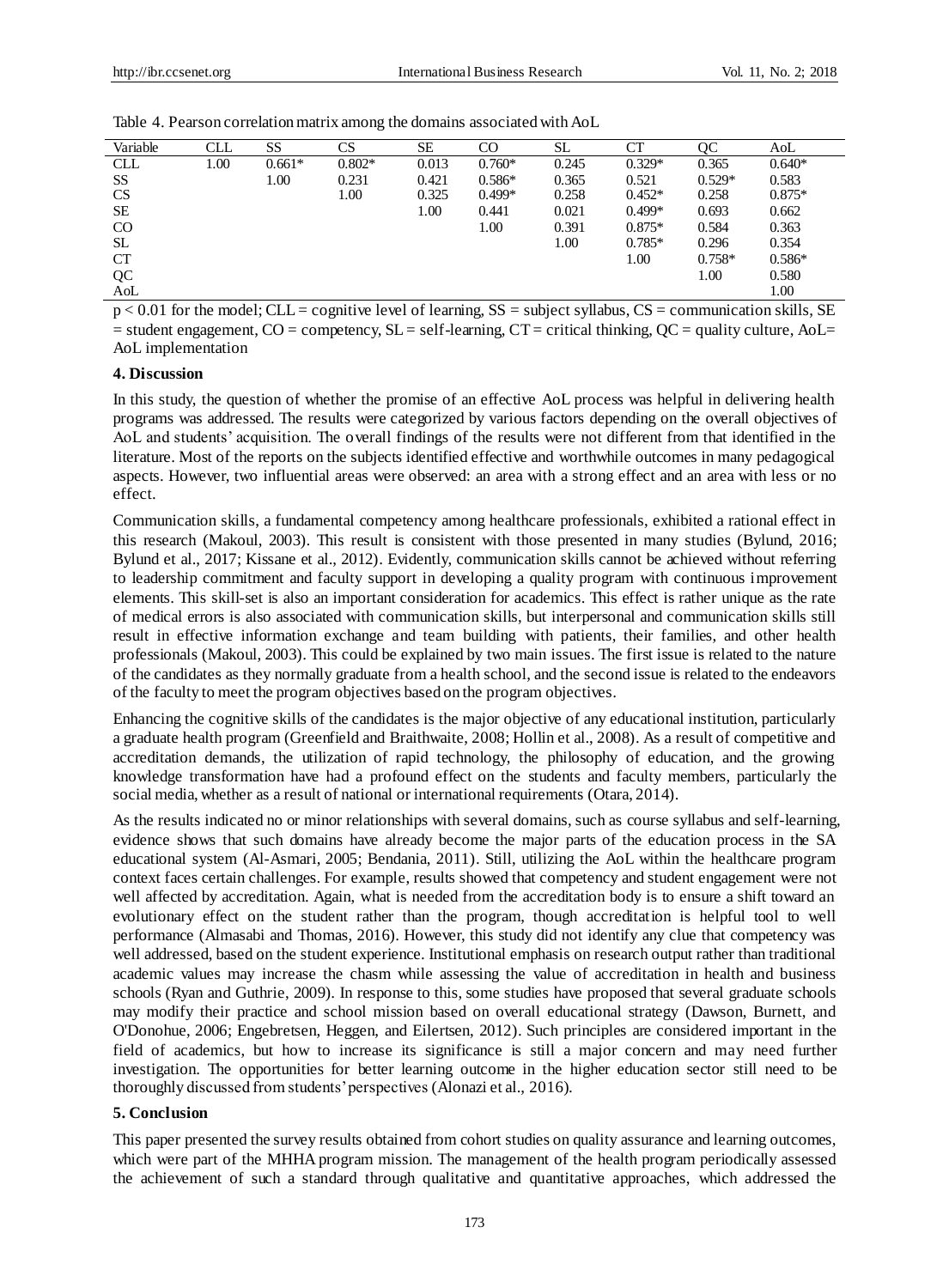question of what stakeholders expect from quality assurance in educational initiations in connection with learning outcome. This study defined the role that should be played by learning outcomes in external quality assurance and how they should be considered within the scope of external quality assurance. Finally, health policies may contribute to the assessment of the content of accreditation, particularly those related to program management and academic professional engagement

## **6. Limitations**

Some of the limitations of this study included the limited sample, tailored survey design, and specific period of the data collection. Further research studies may focus on actual health college candidates rather than the program itself. The influence of accreditation on gender in the health education program should be further investigated.

## **References**

- Adel, R. (2016). Manage Perceived E-Learning Quality in Egyptian Context. *The Arab Journal of Quality in Education, 3*(2), 23-40. https://doi.org/10.12816/0033022
- Al-Asmari, A. M. (2005). *The use of the Internet among EFL teachers at the colleges of technology in Saudi Arabia.* The Ohio State University.
- Alebaikan, R. A. (2010). Perceptions of blended learning in Saudi universities, avalibel on line: <https://ore.exeter.ac.uk/repository/bitstream/handle/10036/117486/AlebaikanR.pdf?sequence=2>
- Almasabi, M., & Thomas, S. (2016). The impact of Saudi hospital accreditation on quality of care: a mixed methods study. *Int J Health Plann Manage*, *32*(4), e261-e278. https://doi.org/10.1002/hpm.2373
- Alonazi, W., Albaiz, A., Albejaidi, F., & Alenazi, F. (2016). Health Awarness Among Female Undergraduate Medical Students in Saudi Arabia. *[Southeast Asian Journal of Tropical Medicine and Public Health](https://search.proquest.com/pubidlinkhandler/sng/pubtitle/Southeast+Asian+Journal+of+Tropical+Medicine+and+Public+Health/$N/34824/PagePdf/1799913262/fulltextPDF/704539B914E24BABPQ/1?accountid=44936)*, *47*(1), 121-130.
- Batalden, P., Leach, D., Swing, S., Dreyfus, H., & Dreyfus, S. (2002). General competencies and accreditation in graduate medical education. *Health Affairs, 21*(5), 103-111. https://doi.org/10.1377/hlthaff.21.5.103
- Bendania, A. (2011). Instructors' and learners' attitudes toward teaching and learning online: King Fahd University of Petroleum and Minerals (KFUPM)(Saudi Arabia) case study. *International Journal of Arts and Sciences, 4*(8), 223-241.
- Brink, K. E., & Costigan, R. D. (2015). Oral communication skills: Are the priorities of the workplace and AACSB-accredited business programs aligned? *Academy of Management Learning and Education, 14*(2), 205-221. https://doi.org/10.5465/amle.2013.0044
- Bylund, C. L. (2016). Communication Skills Training for Healthcare Providers. *The International Encyclopedia of Interpersonal Communication*.
- Bylund, C. L., Alyafei, K., Anand, A., Al Marri, A., Omer, W., Sinha, T., & Al-Khal, A. (2017). Implementing and tailoring a western-developed communication skills training program for graduate medical trainees in Qatar. *International journal of medical education, 8*, 16. https://doi.org/10.5116/ijme.5856.72b4
- Byrne, E. P., Desha, C. J., Fitzpatrick, J. J., & Charlie, K. (2013). Exploring sustainability themes in engineering accreditation and curricula. *International Journal of Sustainability in Higher Education, 14*(4), 384-403. https://doi.org/10.1108/IJSHE-01-2012-0003
- Chassin, M. R., & Galvin, R. W. (1998). The urgent need to improve health care quality: Institute of Medicine National Roundtable on Health Care Quality. *JAMA, 280*(11), 1000-1005. https://doi.org/10.1001/jama.280.11.1000
- Cortese, A. D. (2003). The critical role of higher education in creating a sustainable future. *Planning for Higher Education, 31*(3), 15-22.
- Crawley, E., Malmqvist, J., Ostlund, S., & Brodeur, D. (2007). Rethinking engineering education. *The CDIO Approach, 302*, 60-62.
- Darling-Hammond, L., Hammerness, K., Grossman, P., Rust, F., & Shulman, L. (2005). The design of teacher education programs. *Preparing teachers for a changing world: What teachers should learn and be able to do*. Jossy-Bass, USA. pp. 390-441.
- Dawson, S., Burnett, B., & O'Donohue, M. (2006). Learning communities: an untapped sustainable competitive advantage for higher education. *International Journal of Educational Management, 20*(2), 127-139.